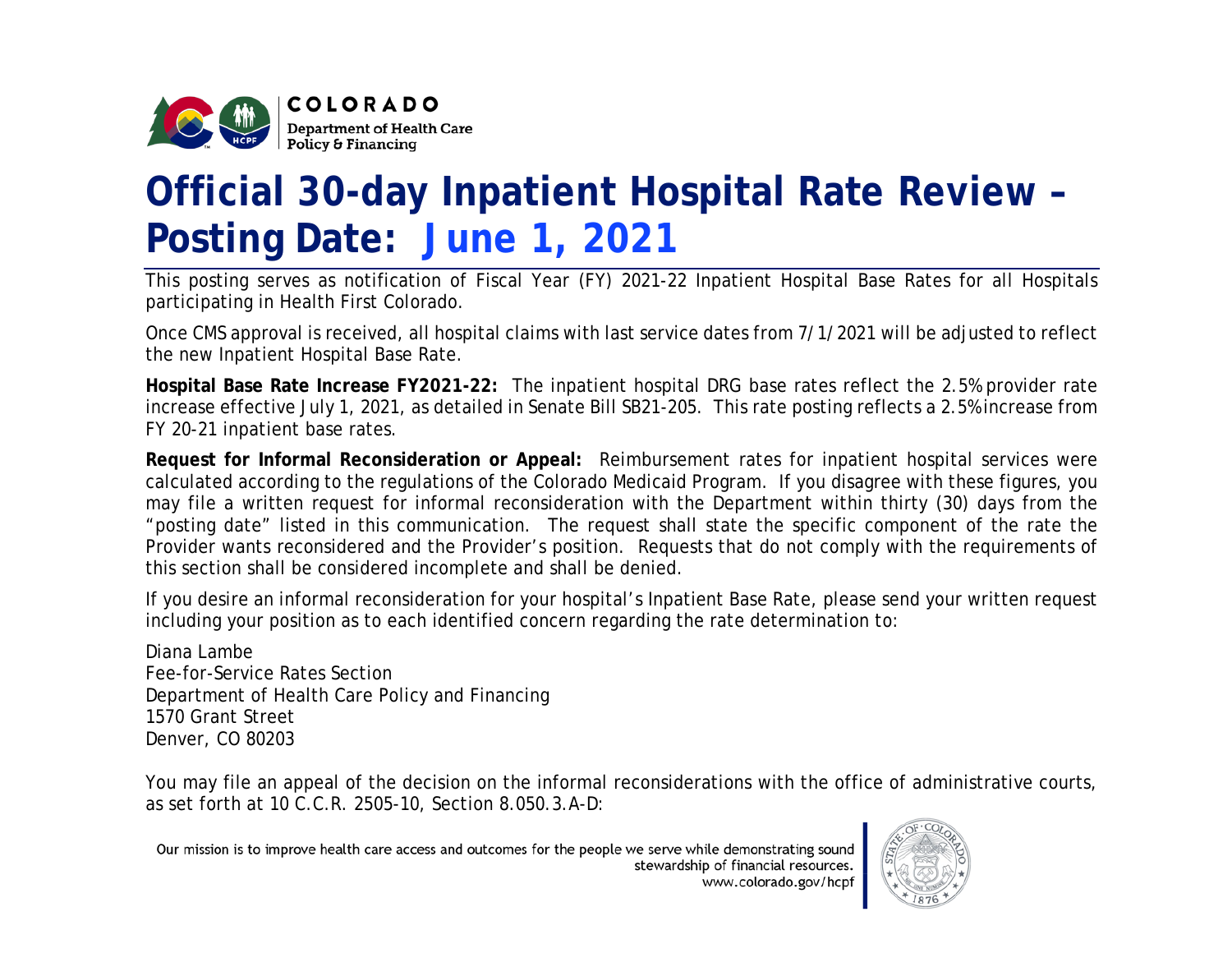- A. A Provider, other than a nursing facility whose notice of Adverse Action is regarding a rate determination, may appeal a notice of Adverse Action by filing a written appeal within thirty (30) calendar days from the date on the Notice of Adverse Action. The appeal shall be filed with the Office of Administrative Courts, Department of Personnel and Administration 1525 Sherman Street, Fourth Floor, Denver, CO 80203.
- B. The appeal shall specify the basis upon which the Provider appeals the Adverse Action.
- C. The date of filing the appeal shall be the date the Office of Administrative Courts receives the appeal. Failure to file a timely appeal shall result in dismissal of the appeal.
- D. No recovery of an overpayment shall be implemented until the appeal process has been completed.

Copies of the appeal shall be sent to:

| Jennifer Weaver                                          | Diana Lambe                                                                  |
|----------------------------------------------------------|------------------------------------------------------------------------------|
| <b>First Assistant Attorney General</b>                  | Fee-for-Service Rates Section                                                |
|                                                          | Department of Law, Health Care Unit Dept of Health Care Policy and Financing |
| Ralph L. Carr Colorado Judicial Center 1570 Grant Street |                                                                              |
| 1300 Broadway, 6th Floor                                 | Denver, CO 80203                                                             |
| Denver, CO 80203                                         |                                                                              |

You may choose to file a formal appeal instead of requesting an informal reconsideration. You have thirty (30) days from the posting date listed in this communication to submit your formal appeal according to the instructions in 8.050.3.A-D detailed above.

To summarize, you have thirty (30) days from the posting date on this communication (6/1/2021) to request an informal reconsideration or submit a formal appeal if pertinent. If you have any questions regarding this process or hospital reimbursement, please contact Diana Lambe at **[diana.lambe@state.co.us](mailto:diana.lambe@state.co.us)** or 303-866-5526.

Any hospital interested in additional information regarding their Inpatient Base Rate calculation is always welcome to contact Diana Lambe at **[diana.lambe@state.co.us](mailto:diana.lambe@state.co.us)** or 303-866-5526.

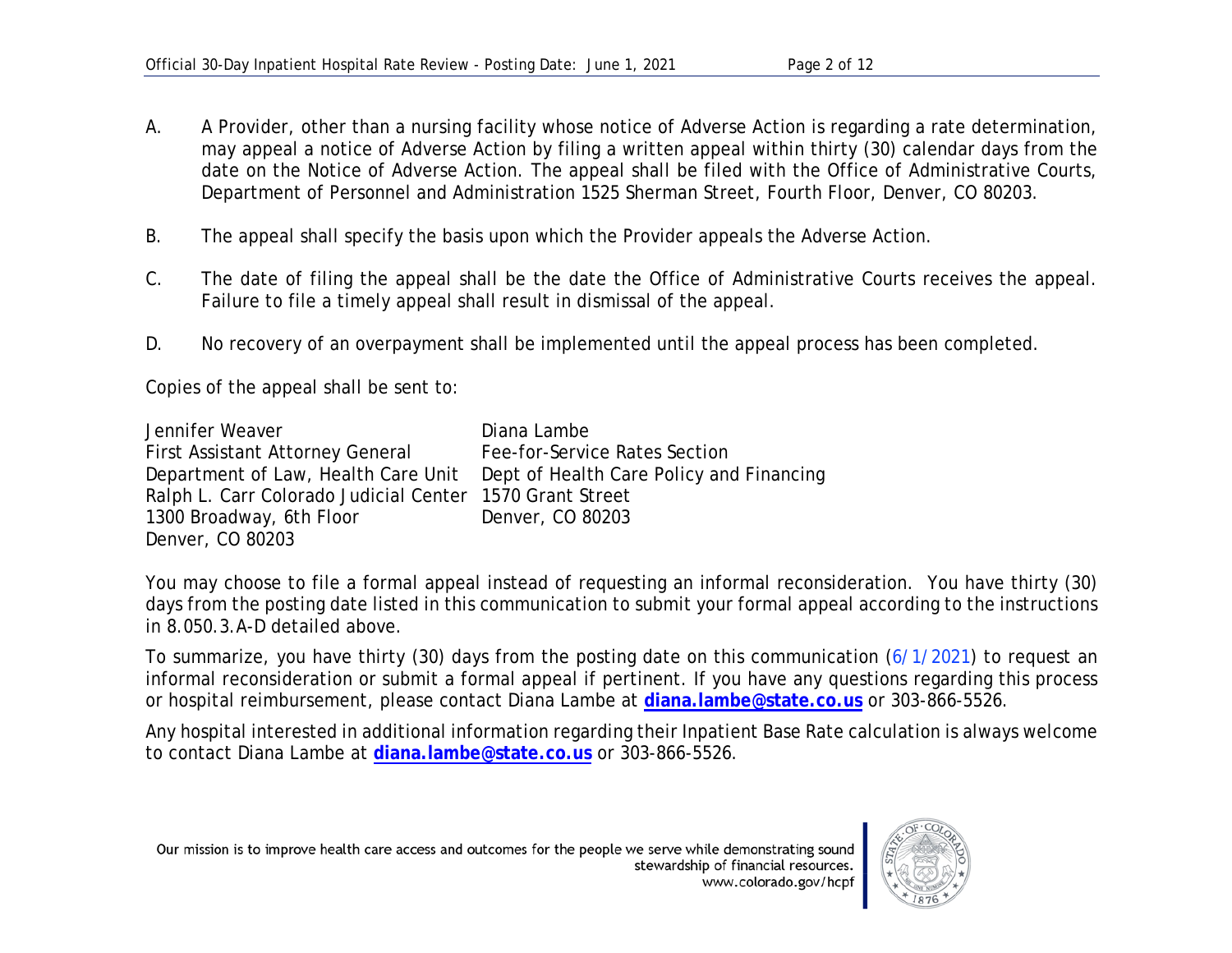| <b>PROVIDER</b><br><b>MEDICARE</b><br>ID | <b>PROVIDER NPI</b><br>ID | <b>PROVIDER</b><br><b>MEDICAID ID</b> | <b>Peer Group:</b><br>Rural=R,<br>Urban=U,<br>Pediatric=P | <b>Hospital System</b> | <b>Hospital Name</b>                  | <b>FY 20-21 BASE</b><br><b>RATE</b> | <b>NEW FY 21-22</b><br><b>BASE RATE</b><br><b>Pending CMS</b><br>Approval |
|------------------------------------------|---------------------------|---------------------------------------|-----------------------------------------------------------|------------------------|---------------------------------------|-------------------------------------|---------------------------------------------------------------------------|
| 060001                                   | 1588928519                | 27883060                              | U                                                         | <b>BANNER</b>          | NORTH COLORADO MEDICAL CENTER         | \$5,852.75                          | \$5,999.07                                                                |
| 060001                                   | 1720004450                | 05001003                              | U                                                         | <b>BANNER</b>          | NORTH COLORADO MEDICAL CENTER         | \$5,852.75                          | \$5,999.07                                                                |
| 060003                                   | 1366465866                | 05003009                              | U                                                         | <b>CENTURA</b>         | LONGMONT UNITED HOSPITAL              | \$5,262.91                          | \$5,394.49                                                                |
| 060004                                   | 1629071758                | 05004007                              | U                                                         | <b>SCL HEALTH</b>      | <b>BRIGHTON COMMUNITY HOSPITAL AS</b> | \$5,737.84                          | \$5,881.28                                                                |
| 060006                                   | 1205822186                | 05006002                              | ${\sf R}$                                                 |                        | <b>MONTROSE MEMORIAL HOSPITAL</b>     | \$5,705.34                          | \$5,847.97                                                                |
| 060008                                   | 1235181744                | 05008008                              | ${\sf R}$                                                 | <b>SLVRMC</b>          | SAN LUIS VALLEY HEALTH - CCH          | \$5,993.72                          | \$6,143.57                                                                |
| 060008                                   | 1235181744                | 9000147156                            | $\mathsf{R}$                                              | <b>SLVRMC</b>          | SAN LUIS VALLEY HEALTH - CCH          | \$5,993.72                          | \$6,143.57                                                                |
| 060009                                   | 1669461281                | 05009006                              | U                                                         | <b>SCL HEALTH</b>      | LUTHERAN MEDICAL CENTER               | \$5,412.00                          | \$5,547.30                                                                |
| 060010                                   | 1073172094                | 9000178744                            | U                                                         | <b>UC HEALTH</b>       | POUDRE VALLEY HEALTH CARE INC.        | \$5,707.20                          | \$5,849.88                                                                |
| 060010                                   | 1093374001                | 9000178611                            | U                                                         | <b>UC HEALTH</b>       | POUDRE VALLEY HEALTH CARE INC.        | \$5,707.20                          | \$5,849.88                                                                |
| 060010                                   | 1093374092                | 83501762                              | U                                                         | <b>UC HEALTH</b>       | POUDRE VALLEY HEALTH CARE INC         | \$5,707.20                          | \$5,849.88                                                                |
| 060010                                   | 1184283103                | 9000178612                            | U                                                         | UC HEALTH              | POUDRE VALLEY HEALTH CARE INC.        | \$5,707.20                          | \$5,849.88                                                                |
| 060010                                   | 1215332762                | 76755045                              | U                                                         | <b>UC HEALTH</b>       | POUDRE VALLEY HEALTH CARE INC         | \$5,707.20                          | \$5,849.88                                                                |
| 060010                                   | 1215332762                | 81933762                              | U                                                         | UC HEALTH              | POUDRE VALLEY HEALTH CARE INC         | \$5,707.20                          | \$5,849.88                                                                |
| 060010                                   | 1467011619                | 9000143759                            | U                                                         | <b>UC HEALTH</b>       | POUDRE VALLEY HEALTH CARE INC         | \$5,707.20                          | \$5,849.88                                                                |
| 060010                                   | 1477112639                | 38835037                              | U                                                         | UC HEALTH              | POUDRE VALLEY HEALTH CARE INC         | \$5,707.20                          | \$5,849.88                                                                |
| 060010                                   | 1558920561                | 9000178613                            | U                                                         | <b>UC HEALTH</b>       | POUDRE VALLEY HEALTH CARE INC.        | \$5,707.20                          | \$5,849.88                                                                |
| 060010                                   | 1730748971                | 78501768                              | U                                                         | <b>UC HEALTH</b>       | POUDRE VALLEY HEALTH CARE INC         | \$5,707.20                          | \$5,849.88                                                                |
| 060010                                   | 1760492714                | 05010004                              | U                                                         | <b>UC HEALTH</b>       | POUDRE VALLEY HEALTH CARE INC         | \$5,707.20                          | \$5,849.88                                                                |
| 060010                                   | 1760492714                | 81501765                              | U                                                         | UC HEALTH              | POUDRE VALLEY HEALTH CARE INC         | \$5,707.20                          | \$5,849.88                                                                |
| 060010                                   | 1760492714                | 9000161739                            | U                                                         | <b>UC HEALTH</b>       | POUDRE VALLEY HEALTH CARE INC         | \$5,707.20                          | \$5,849.88                                                                |
| 060010                                   | 1760492714                | 9000169084                            | U                                                         | UC HEALTH              | POUDRE VALLEY HEALTH CARE INC         | \$5,707.20                          | \$5,849.88                                                                |
| 060010                                   | 1922667187                | 83180079                              | U                                                         | <b>UC HEALTH</b>       | POUDRE VALLEY HEALTH CARE INC         | \$5,707.20                          | \$5,849.88                                                                |
| 060011                                   | 1215987987                | 67630057                              | U                                                         |                        | <b>DENVER HEALTH HOSPITAL</b>         | \$7,151.57                          | \$7,330.35                                                                |
| 060011                                   | 1689624686                | 05011002                              | U                                                         |                        | DENVER HEALTH HOSPITAL                | \$7,151.57                          | \$7,330.35                                                                |
| 060011                                   | 1689624942                | 93572808                              | U                                                         |                        | DENVER HEALTH HOSPITAL                | \$7,151.57                          | \$7,330.35                                                                |

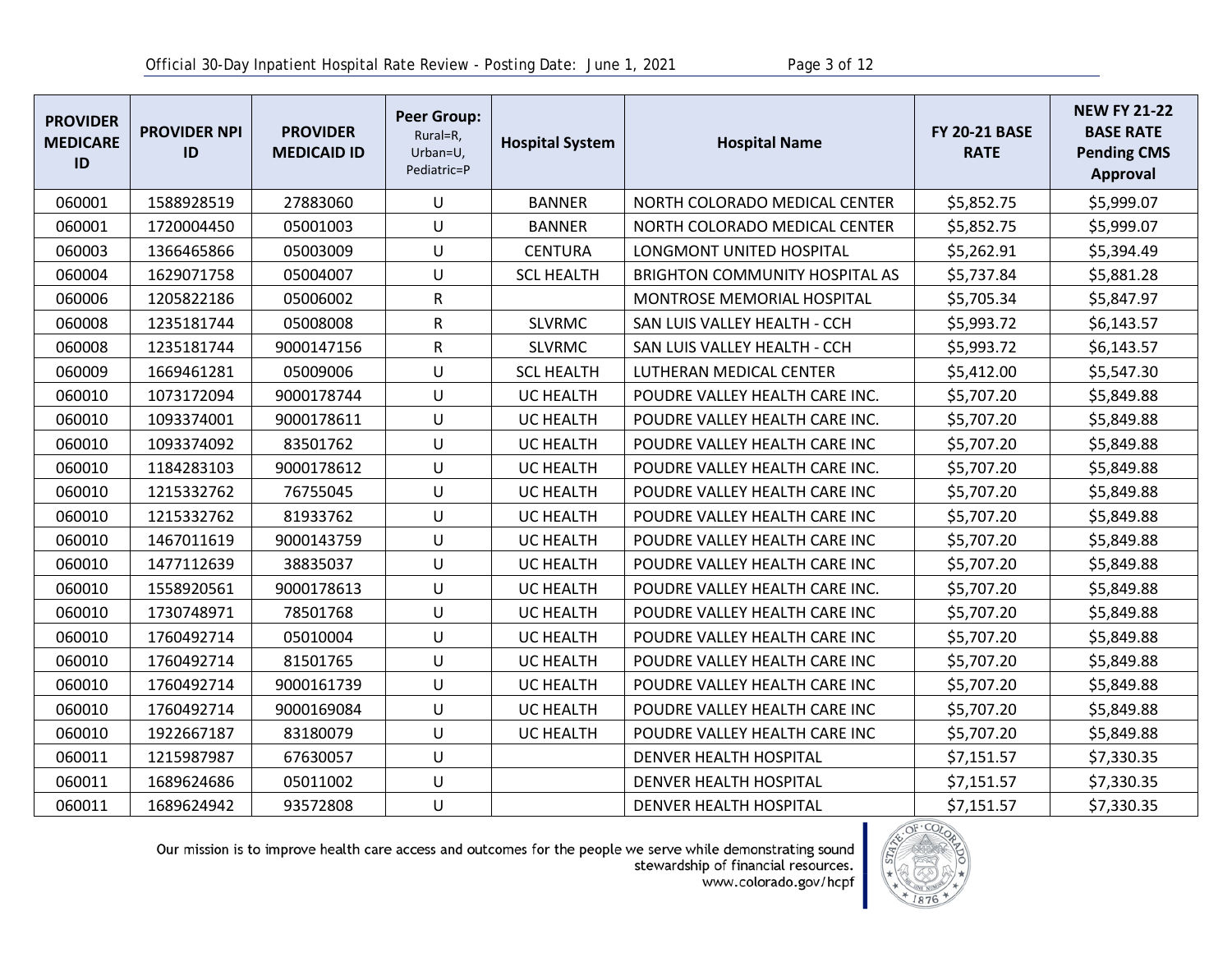| <b>PROVIDER</b><br><b>MEDICARE</b><br>ID | <b>PROVIDER NPI</b><br>ID | <b>PROVIDER</b><br><b>MEDICAID ID</b> | <b>Peer Group:</b><br>Rural=R,<br>Urban=U,<br>Pediatric=P | <b>Hospital System</b> | <b>Hospital Name</b>              | <b>FY 20-21 BASE</b><br><b>RATE</b> | <b>NEW FY 21-22</b><br><b>BASE RATE</b><br><b>Pending CMS</b><br><b>Approval</b> |
|------------------------------------------|---------------------------|---------------------------------------|-----------------------------------------------------------|------------------------|-----------------------------------|-------------------------------------|----------------------------------------------------------------------------------|
| 060012                                   | 1306857974                | 05012000                              | U                                                         | <b>CENTURA</b>         | ST. MARY-CORWIN MEDICAL CENTER    | \$5,678.37                          | \$5,820.33                                                                       |
| 060012                                   | 1306857974                | 9000145923                            | $\cup$                                                    | <b>CENTURA</b>         | ST. MARY-CORWIN MEDICAL CENTER    | \$5,678.37                          | \$5,820.33                                                                       |
| 060012                                   | 1841830452                | 9000146627                            | U                                                         | <b>CENTURA</b>         | ST. MARY-CORWIN MEDICAL CENTER    | \$5,678.37                          | \$5,820.33                                                                       |
| 060013                                   | 1083611644                | 36173371                              | R                                                         | <b>CENTURA</b>         | <b>MERCY DURANGO</b>              | \$6,724.90                          | \$6,893.03                                                                       |
| 060013                                   | 1083611644                | 9000150991                            | R                                                         | <b>CENTURA</b>         | <b>MERCY DURANGO</b>              | \$6,724.90                          | \$6,893.03                                                                       |
| 060013                                   | 1588204010                | 9000150900                            | $\mathsf{R}$                                              | <b>CENTURA</b>         | <b>MERCY DURANGO</b>              | \$6,724.90                          | \$6,893.03                                                                       |
| 060013                                   | 1588204010                | 9000150990                            | R                                                         | <b>CENTURA</b>         | <b>MERCY DURANGO</b>              | \$6,724.90                          | \$6,893.03                                                                       |
| 060013                                   | 1679113104                | 9000154022                            | $\mathsf{R}$                                              | <b>CENTURA</b>         | <b>MERCY DURANGO</b>              | \$6,724.90                          | \$6,893.03                                                                       |
| 060014                                   | 1720038946                | 05014006                              | U                                                         | <b>HEALTHONE</b>       | HCA-HEALTHONE LLC PRESB/ST. LUKES | \$5,834.36                          | \$5,980.22                                                                       |
| 060015                                   | 1164430567                | 05015003                              | $\cup$                                                    | <b>CENTURA</b>         | ST. ANTHONY HOSPITAL              | \$5,327.18                          | \$5,460.36                                                                       |
| 060015                                   | 1164430567                | 9000145926                            | U                                                         | <b>CENTURA</b>         | ST. ANTHONY HOSPITAL              | \$5,327.18                          | \$5,460.36                                                                       |
| 060015                                   | 1740820273                | 9000182760                            | $\sf U$                                                   | <b>CENTURA</b>         | ST. ANTHONY HOSPITAL              | \$5,327.18                          | \$5,460.36                                                                       |
| 060015                                   | 1942474630                | 9000144360                            | U                                                         | <b>CENTURA</b>         | ST. ANTHONY HOSPITAL              | \$5,327.18                          | \$5,460.36                                                                       |
| 060020                                   | 1104881507                | 05020003                              | U                                                         |                        | PARKVIEW MEDICAL CENTER           | \$5,728.97                          | \$5,872.19                                                                       |
| 060022                                   | 1073172201                | 9000141153                            | U                                                         | <b>UC HEALTH</b>       | UCH-MHS                           | \$5,468.91                          | \$5,605.63                                                                       |
| 060022                                   | 1124518113                | 9000165331                            | U                                                         | UC HEALTH              | UCH-MHS                           | \$5,468.91                          | \$5,605.63                                                                       |
| 060022                                   | 1144397134                | 09257829                              | U                                                         | UC HEALTH              | UCH-MHS                           | \$5,468.91                          | \$5,605.63                                                                       |
| 060022                                   | 1144397134                | 79105033                              | U                                                         | UC HEALTH              | UCH-MHS                           | \$5,468.91                          | \$5,605.63                                                                       |
| 060022                                   | 1144397134                | 9000144123                            | U                                                         | UC HEALTH              | UCH-MHS                           | \$5,468.91                          | \$5,605.63                                                                       |
| 060022                                   | 1144397134                | 9000144483                            | U                                                         | UC HEALTH              | UCH-MHS                           | \$5,468.91                          | \$5,605.63                                                                       |
| 060022                                   | 1144880675                | 9000123508                            | U                                                         | UC HEALTH              | UCH-MHS                           | \$5,468.91                          | \$5,605.63                                                                       |
| 060022                                   | 1295225274                | 9000165332                            | U                                                         | UC HEALTH              | UCH-MHS                           | \$5,468.91                          | \$5,605.63                                                                       |
| 060022                                   | 1316506231                | 9000130426                            | U                                                         | <b>UC HEALTH</b>       | UCH-MHS                           | \$5,468.91                          | \$5,605.63                                                                       |
| 060022                                   | 1427617356                | 9000144481                            | U                                                         | UC HEALTH              | UCH-MHS                           | \$5,468.91                          | \$5,605.63                                                                       |
| 060022                                   | 1518526441                | 76105032                              | U                                                         | UC HEALTH              | UCH-MHS                           | \$5,468.91                          | \$5,605.63                                                                       |
| 060022                                   | 1578053567                | 9000163975                            | U                                                         | <b>UC HEALTH</b>       | UCH-MHS                           | \$5,468.91                          | \$5,605.63                                                                       |

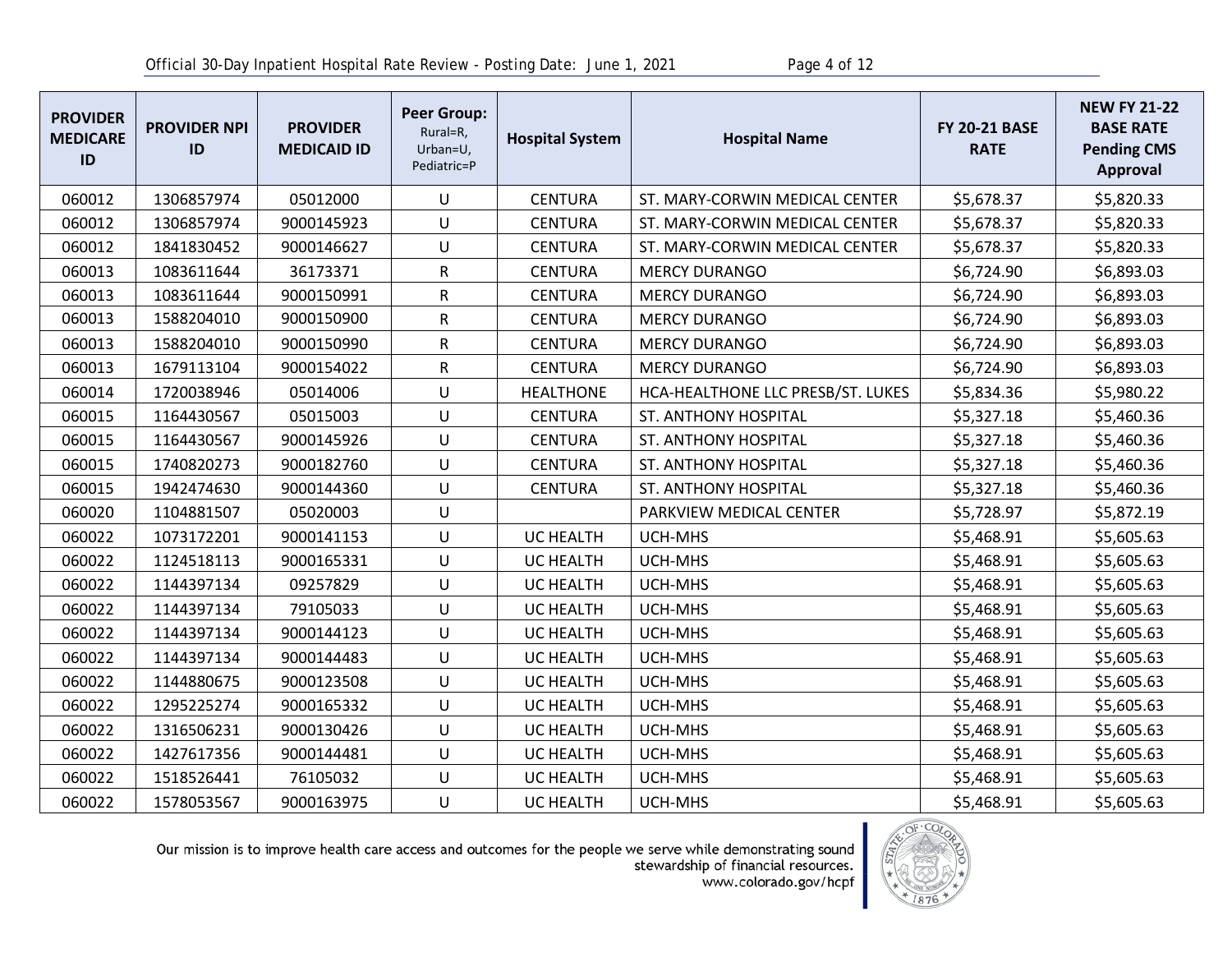| <b>PROVIDER</b><br><b>MEDICARE</b><br>ID | <b>PROVIDER NPI</b><br>ID | <b>PROVIDER</b><br><b>MEDICAID ID</b> | <b>Peer Group:</b><br>Rural=R,<br>Urban=U,<br>Pediatric=P | <b>Hospital System</b> | <b>Hospital Name</b>            | <b>FY 20-21 BASE</b><br><b>RATE</b> | <b>NEW FY 21-22</b><br><b>BASE RATE</b><br><b>Pending CMS</b><br><b>Approval</b> |
|------------------------------------------|---------------------------|---------------------------------------|-----------------------------------------------------------|------------------------|---------------------------------|-------------------------------------|----------------------------------------------------------------------------------|
| 060022                                   | 1588223820                | 9000168631                            | U                                                         | <b>UC HEALTH</b>       | UCH-MHS                         | \$5,468.91                          | \$5,605.63                                                                       |
| 060022                                   | 1598324428                | 67135064                              | U                                                         | UC HEALTH              | UCH-MHS                         | \$5,468.91                          | \$5,605.63                                                                       |
| 060022                                   | 1639669617                | 9000165334                            | U                                                         | UC HEALTH              | UCH-MHS                         | \$5,468.91                          | \$5,605.63                                                                       |
| 060022                                   | 1689233819                | 48610534                              | U                                                         | UC HEALTH              | UCH-MHS                         | \$5,468.91                          | \$5,605.63                                                                       |
| 060022                                   | 1710546932                | 74105035                              | U                                                         | <b>UC HEALTH</b>       | UCH-MHS                         | \$5,468.91                          | \$5,605.63                                                                       |
| 060022                                   | 1750940987                | 41630050                              | U                                                         | UC HEALTH              | UCH-MHS                         | \$5,468.91                          | \$5,605.63                                                                       |
| 060022                                   | 1831758069                | 77105036                              | U                                                         | UC HEALTH              | UCH-MHS                         | \$5,468.91                          | \$5,605.63                                                                       |
| 060022                                   | 1891354726                | 9000169322                            | U                                                         | UC HEALTH              | UCH-MHS                         | \$5,468.91                          | \$5,605.63                                                                       |
| 060023                                   | 1699716027                | 05023007                              | U                                                         | <b>SCL HEALTH</b>      | ST MARY'S MEDICAL CENTER        | \$5,711.36                          | \$5,854.14                                                                       |
| 060023                                   | 1821647801                | 9000180104                            | U                                                         | <b>SCL HEALTH</b>      | ST MARY'S MEDICAL CENTER        | \$5,711.36                          | \$5,854.14                                                                       |
| 060024                                   | 1013407865                | 9000165321                            | U                                                         | <b>UC HEALTH</b>       | UNIVERSITY OF COLORADO HOSPITAL | \$6,542.78                          | \$6,706.35                                                                       |
| 060024                                   | 1063071033                | 19125127                              | U                                                         | UC HEALTH              | UNIVERSITY OF COLORADO HOSPITAL | \$6,542.78                          | \$6,706.35                                                                       |
| 060024                                   | 1063072932                | 18175031                              | U                                                         | UC HEALTH              | UNIVERSITY OF COLORADO HOSPITAL | \$6,542.78                          | \$6,706.35                                                                       |
| 060024                                   | 1083274930                | 9000178654                            | U                                                         | <b>UC HEALTH</b>       | UNIVERSITY OF COLORADO HOSPITAL | \$6,542.78                          | \$6,706.35                                                                       |
| 060024                                   | 1154980118                | 23175036                              | U                                                         | UC HEALTH              | UNIVERSITY OF COLORADO HOSPITAL | \$6,542.78                          | \$6,706.35                                                                       |
| 060024                                   | 1265092126                | 17175038                              | U                                                         | UC HEALTH              | UNIVERSITY OF COLORADO HOSPITAL | \$6,542.78                          | \$6,706.35                                                                       |
| 060024                                   | 1285293274                | 9000146708                            | U                                                         | <b>UC HEALTH</b>       | UNIVERSITY OF COLORADO HOSPITAL | \$6,542.78                          | \$6,706.35                                                                       |
| 060024                                   | 1306406285                | 22175041                              | U                                                         | UC HEALTH              | UNIVERSITY OF COLORADO HOSPITAL | \$6,542.78                          | \$6,706.35                                                                       |
| 060024                                   | 1356831150                | 9000165327                            | U                                                         | <b>UC HEALTH</b>       | UNIVERSITY OF COLORADO HOSPITAL | \$6,542.78                          | \$6,706.35                                                                       |
| 060024                                   | 1356831218                | 9000162674                            | U                                                         | UC HEALTH              | UNIVERSITY OF COLORADO HOSPITAL | \$6,542.78                          | \$6,706.35                                                                       |
| 060024                                   | 1356901235                | 05024005                              | U                                                         | <b>UC HEALTH</b>       | UNIVERSITY OF COLORADO HOSPITAL | \$6,542.78                          | \$6,706.35                                                                       |
| 060024                                   | 1366932162                | 9000165322                            | U                                                         | <b>UC HEALTH</b>       | UNIVERSITY OF COLORADO HOSPITAL | \$6,542.78                          | \$6,706.35                                                                       |
| 060024                                   | 1376103218                | 79825036                              | U                                                         | UC HEALTH              | UNIVERSITY OF COLORADO HOSPITAL | \$6,542.78                          | \$6,706.35                                                                       |
| 060024                                   | 1386267714                | 9000185118                            | U                                                         | <b>UC HEALTH</b>       | UNIVERSITY OF COLORADO HOSPITAL | \$6,542.78                          | \$6,706.35                                                                       |
| 060024                                   | 1407479975                | 9000185149                            | U                                                         | UC HEALTH              | UNIVERSITY OF COLORADO HOSPITAL | \$6,542.78                          | \$6,706.35                                                                       |

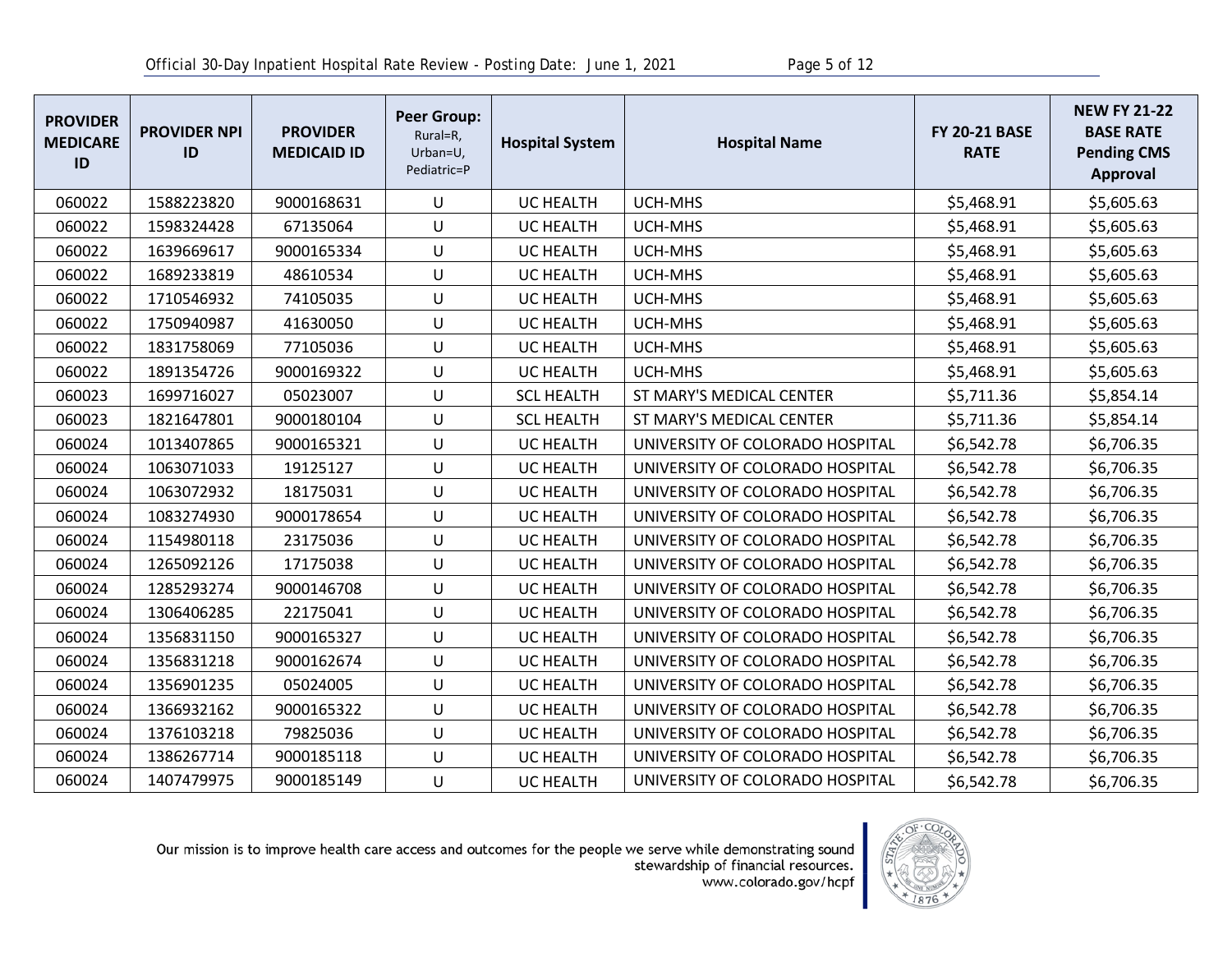| <b>PROVIDER</b><br><b>MEDICARE</b><br>ID | <b>PROVIDER NPI</b><br>ID | <b>PROVIDER</b><br><b>MEDICAID ID</b> | <b>Peer Group:</b><br>Rural=R,<br>Urban=U,<br>Pediatric=P | <b>Hospital System</b> | <b>Hospital Name</b>            | <b>FY 20-21 BASE</b><br><b>RATE</b> | <b>NEW FY 21-22</b><br><b>BASE RATE</b><br><b>Pending CMS</b><br><b>Approval</b> |
|------------------------------------------|---------------------------|---------------------------------------|-----------------------------------------------------------|------------------------|---------------------------------|-------------------------------------|----------------------------------------------------------------------------------|
| 060027                                   | 1760595086                | 9000182134                            | U                                                         |                        | <b>BOULDER COMMUNITY HEALTH</b> | \$6,542.78                          | \$6,706.35                                                                       |
| 060027                                   | 1821074196                | 05027008                              | U                                                         |                        | <b>BOULDER COMMUNITY HEALTH</b> | \$5,283.66                          | \$5,415.76                                                                       |
| 060027                                   | 1821074196                | 05155061                              | U                                                         |                        | <b>BOULDER COMMUNITY HEALTH</b> | \$5,283.66                          | \$5,415.76                                                                       |
| 060027                                   | 1821074196                | 64155072                              | U                                                         |                        | <b>BOULDER COMMUNITY HEALTH</b> | \$5,283.66                          | \$5,415.76                                                                       |
| 060027                                   | 1821074196                | 67155081                              | U                                                         |                        | <b>BOULDER COMMUNITY HEALTH</b> | \$5,283.66                          | \$5,415.76                                                                       |
| 060027                                   | 1821074196                | 9000155603                            | U                                                         |                        | <b>BOULDER COMMUNITY HEALTH</b> | \$5,283.66                          | \$5,415.76                                                                       |
| 060027                                   | 1821074196                | 9000161839                            | U                                                         |                        | <b>BOULDER COMMUNITY HEALTH</b> | \$5,283.66                          | \$5,415.76                                                                       |
| 060028                                   | 1417946021                | 05028006                              | U                                                         | <b>SCL HEALTH</b>      | SAINT JOSEPH HOSPITAL           | \$6,156.59                          | \$6,310.50                                                                       |
| 060030                                   | 1417980566                | 05030002                              | U                                                         | <b>BANNER</b>          | MCKEE MEDICAL CENTER            | \$5,323.43                          | \$5,456.52                                                                       |
| 060031                                   | 1801436415                | 9000153822                            | U                                                         | <b>CENTURA</b>         | PENROSE-ST FRANCIS HEALTH SVCS  | \$5,484.72                          | \$5,621.83                                                                       |
| 060031                                   | 1932112125                | 05031000                              | U                                                         | <b>CENTURA</b>         | PENROSE-ST FRANCIS HEALTH SVCS  | \$5,484.72                          | \$5,621.83                                                                       |
| 060031                                   | 1932112125                | 9000143915                            | U                                                         | <b>CENTURA</b>         | PENROSE-ST FRANCIS HEALTH SVCS  | \$5,484.72                          | \$5,621.83                                                                       |
| 060031                                   | 1932112125                | 9000146975                            | U                                                         | <b>CENTURA</b>         | PENROSE-ST FRANCIS HEALTH SVCS  | \$5,484.72                          | \$5,621.83                                                                       |
| 060031                                   | 1932112125                | 9000147494                            | U                                                         | <b>CENTURA</b>         | PENROSE-ST FRANCIS HEALTH SVCS  | \$5,484.72                          | \$5,621.83                                                                       |
| 060031                                   | 1932112125                | 9000149122                            | U                                                         | <b>CENTURA</b>         | PENROSE-ST FRANCIS HEALTH SVCS  | \$5,484.72                          | \$5,621.83                                                                       |
| 060031                                   | 1932112125                | 9000152149                            | U                                                         | <b>CENTURA</b>         | PENROSE-ST FRANCIS HEALTH SVCS  | \$5,484.72                          | \$5,621.83                                                                       |
| 060032                                   | 1023062098                | 38977320                              | U                                                         | <b>HEALTHONE</b>       | ROSE MEDICAL CENTER             | \$5,652.36                          | \$5,793.67                                                                       |
| 060034                                   | 1215575741                | 9000186991                            | U                                                         | <b>HEALTHONE</b>       | HCA-HEALTHONE LLC DBA SWEDISH   | \$5,495.29                          | \$5,632.67                                                                       |
| 060034                                   | 1356987630                | 9000186992                            | U                                                         | <b>HEALTHONE</b>       | HCA-HEALTHONE LLC DBA SWEDISH   | \$5,495.29                          | \$5,632.67                                                                       |
| 060034                                   | 1396790200                | 05034004                              | U                                                         | <b>HEALTHONE</b>       | HCA-HEALTHONE LLC DBA SWEDISH   | \$5,495.29                          | \$5,632.67                                                                       |
| 060034                                   | 1396790200                | 28650051                              | U                                                         | <b>HEALTHONE</b>       | HCA-HEALTHONE LLC DBA SWEDISH   | \$5,495.29                          | \$5,632.67                                                                       |
| 060034                                   | 1396790200                | 58518517                              | U                                                         | <b>HEALTHONE</b>       | HCA-HEALTHONE LLC DBA SWEDISH   | \$5,495.29                          | \$5,632.67                                                                       |
| 060034                                   | 1396790200                | 79118500                              | U                                                         | <b>HEALTHONE</b>       | HCA-HEALTHONE LLC DBA SWEDISH   | \$5,495.29                          | \$5,632.67                                                                       |
| 060034                                   | 1396790200                | 9000129141                            | U                                                         | <b>HEALTHONE</b>       | HCA-HEALTHONE LLC DBA SWEDISH   | \$5,495.29                          | \$5,632.67                                                                       |
| 060034                                   | 1629023502                | 55501761                              | U                                                         | <b>HEALTHONE</b>       | HCA-HEALTHONE LLC DBA SWEDISH   | \$5,495.29                          | \$5,632.67                                                                       |

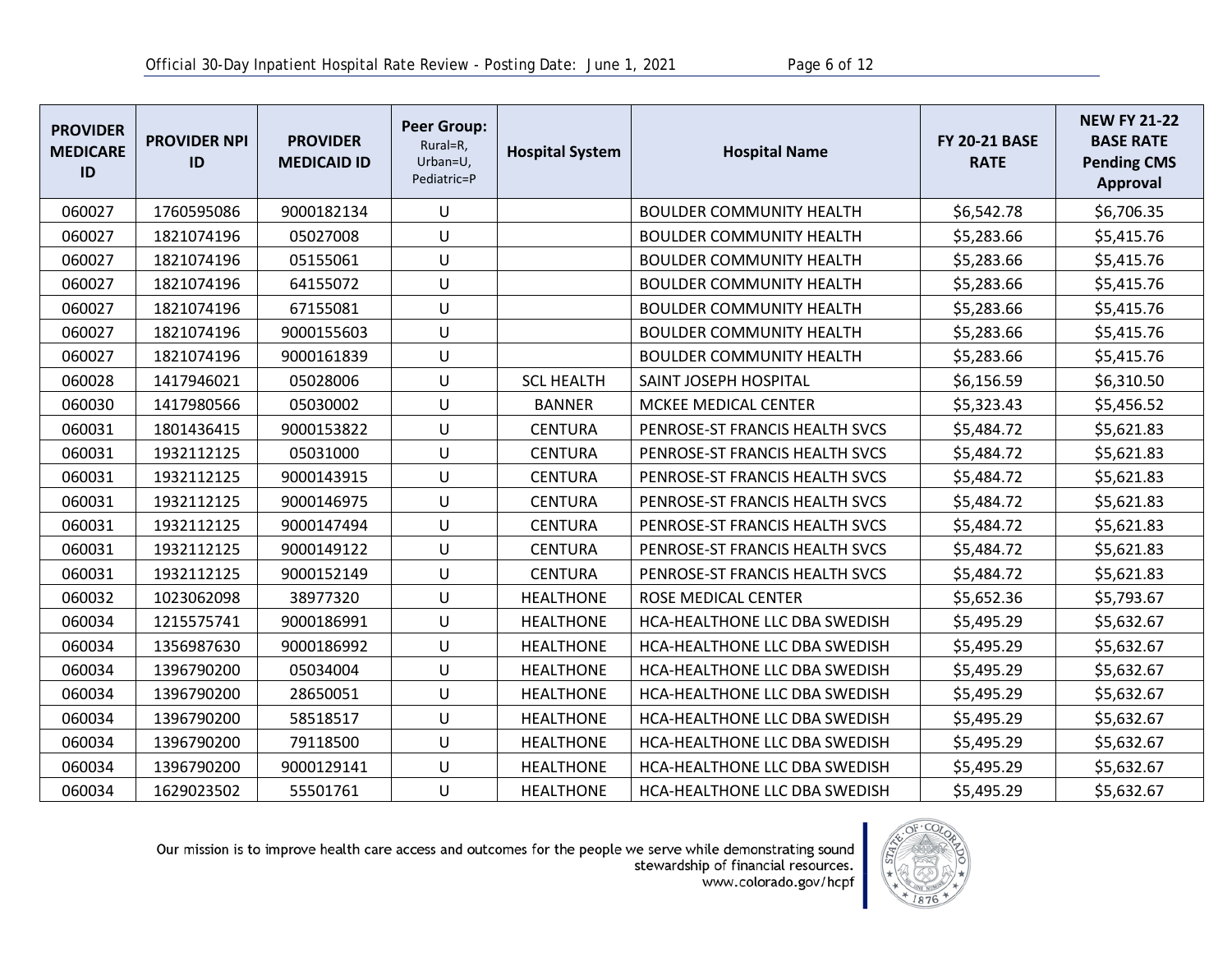| <b>PROVIDER</b><br><b>MEDICARE</b><br>ID | <b>PROVIDER NPI</b><br>ID | <b>PROVIDER</b><br><b>MEDICAID ID</b> | <b>Peer Group:</b><br>Rural=R,<br>Urban=U,<br>Pediatric=P | <b>Hospital System</b> | <b>Hospital Name</b>                             | <b>FY 20-21 BASE</b><br><b>RATE</b> | <b>NEW FY 21-22</b><br><b>BASE RATE</b><br><b>Pending CMS</b><br><b>Approval</b> |
|------------------------------------------|---------------------------|---------------------------------------|-----------------------------------------------------------|------------------------|--------------------------------------------------|-------------------------------------|----------------------------------------------------------------------------------|
| 060044                                   | 1477638971                | 64953238                              | R                                                         |                        | <b>COLORADO PLAINS MEDICAL CENTER</b>            | \$6,342.53                          | \$6,501.09                                                                       |
| 060049                                   | 1790787307                | 9000134472                            | R                                                         | <b>UC HEALTH</b>       | YAMPA VALLEY MEDICAL CENTER                      | \$9,128.58                          | \$9,356.79                                                                       |
| 060054                                   | 1497723407                | 05054002                              | U                                                         |                        | <b>COLORADO WEST HEALTHCARE SYSTE</b>            | \$5,330.13                          | \$5,463.38                                                                       |
| 060064                                   | 1801800594                | 05064001                              | U                                                         | <b>CENTURA</b>         | PORTER ADVENTIST HOSPITAL                        | \$5,216.99                          | \$5,347.41                                                                       |
| 060064                                   | 1801800594                | 9000145933                            | U                                                         | <b>CENTURA</b>         | PORTER ADVENTIST HOSPITAL                        | \$5,216.99                          | \$5,347.41                                                                       |
| 060065                                   | 1821042979                | 05065008                              | U                                                         | <b>HEALTHONE</b>       | NORTH SUBURBAN MEDICAL CENTER                    | \$5,303.00                          | \$5,435.57                                                                       |
| 060065                                   | 1821042979                | 9000130467                            | U                                                         | <b>HEALTHONE</b>       | NORTH SUBURBAN MEDICAL CENTER                    | \$5,303.00                          | \$5,435.57                                                                       |
| 060071                                   | 1114180817                | 9000149234                            | R                                                         |                        | DELTA COUNTY MEMORIAL HOSPITAL                   | \$6,205.76                          | \$6,360.91                                                                       |
| 060071                                   | 1417935446                | 05071006                              | $\mathsf R$                                               |                        | DELTA COUNTY MEMORIAL HOSPITAL                   | \$6,205.76                          | \$6,360.91                                                                       |
| 060075                                   | 1982668133                | 05075007                              | R                                                         |                        | <b>VALLEY VIEW HOSPITAL</b>                      | \$5,756.22                          | \$5,900.13                                                                       |
| 060076                                   | 1942238555                | 05076005                              | R                                                         | <b>BANNER</b>          | STERLING REGIONAL MEDCENTER                      | \$7,227.31                          | \$7,407.99                                                                       |
| 060096                                   | 1992812333                | 05161005                              | R                                                         |                        | VAIL CLINIC, INC. VAIL HEALTH<br><b>HOSPITAL</b> | \$10,357.48                         | \$10,616.42                                                                      |
| 060100                                   | 1043856321                | 30957834                              | U                                                         | <b>HEALTHONE</b>       | <b>MED CTR OF AURORA</b>                         | \$5,266.19                          | \$5,397.84                                                                       |
| 060100                                   | 1437713856                | 60175079                              | U                                                         | <b>HEALTHONE</b>       | <b>MED CTR OF AURORA</b>                         | \$5,266.19                          | \$5,397.84                                                                       |
| 060100                                   | 1477592566                | 01175050                              | U                                                         | <b>HEALTHONE</b>       | <b>MED CTR OF AURORA</b>                         | \$5,266.19                          | \$5,397.84                                                                       |
| 060100                                   | 1528604808                | 66205034                              | U                                                         | <b>HEALTHONE</b>       | MED CTR OF AURORA                                | \$5,266.19                          | \$5,397.84                                                                       |
| 060100                                   | 1659327013                | 05000104                              | U                                                         | <b>HEALTHONE</b>       | MED CTR OF AURORA                                | \$5,266.19                          | \$5,397.84                                                                       |
| 060100                                   | 1659327013                | 07175051                              | U                                                         | <b>HEALTHONE</b>       | <b>MED CTR OF AURORA</b>                         | \$5,266.19                          | \$5,397.84                                                                       |
| 060100                                   | 1659327013                | 60175036                              | U                                                         | <b>HEALTHONE</b>       | MED CTR OF AURORA                                | \$5,266.19                          | \$5,397.84                                                                       |
| 060100                                   | 1659327013                | 61175030                              | U                                                         | <b>HEALTHONE</b>       | MED CTR OF AURORA                                | \$5,266.19                          | \$5,397.84                                                                       |
| 060100                                   | 1659327013                | 63175037                              | U                                                         | <b>HEALTHONE</b>       | MED CTR OF AURORA                                | \$5,266.19                          | \$5,397.84                                                                       |
| 060100                                   | 1659327013                | 64175031                              | U                                                         | <b>HEALTHONE</b>       | <b>MED CTR OF AURORA</b>                         | \$5,266.19                          | \$5,397.84                                                                       |
| 060100                                   | 1659327013                | 9000129997                            | U                                                         | <b>HEALTHONE</b>       | <b>MED CTR OF AURORA</b>                         | \$5,266.19                          | \$5,397.84                                                                       |
| 060100                                   | 1659327013                | 9000153847                            | U                                                         | <b>HEALTHONE</b>       | <b>MED CTR OF AURORA</b>                         | \$5,266.19                          | \$5,397.84                                                                       |

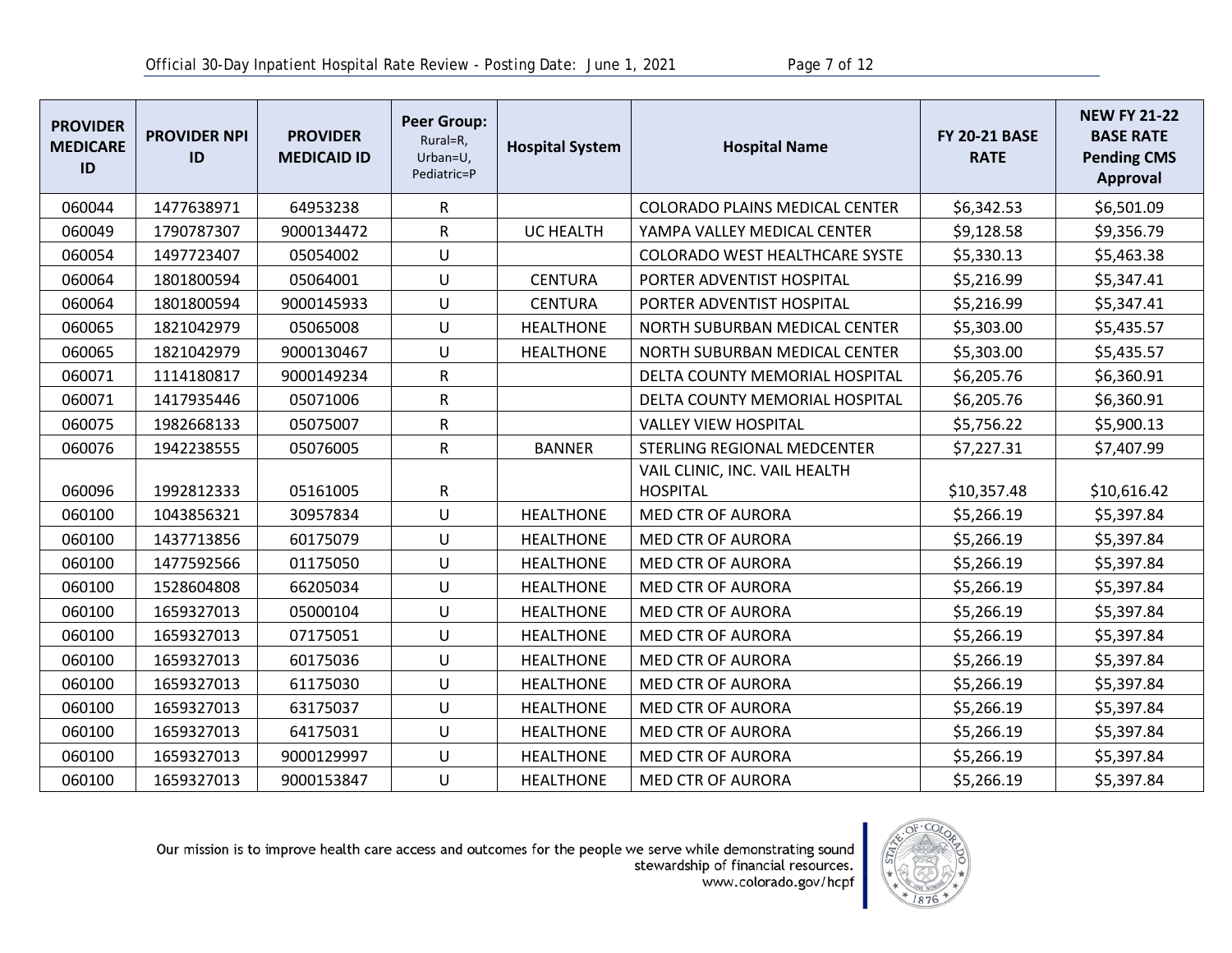| <b>PROVIDER</b><br><b>MEDICARE</b><br>ID | <b>PROVIDER NPI</b><br>ID | <b>PROVIDER</b><br><b>MEDICAID ID</b> | <b>Peer Group:</b><br>Rural=R,<br>Urban=U,<br>Pediatric=P | <b>Hospital System</b> | <b>Hospital Name</b>              | <b>FY 20-21 BASE</b><br><b>RATE</b> | <b>NEW FY 21-22</b><br><b>BASE RATE</b><br><b>Pending CMS</b><br><b>Approval</b> |
|------------------------------------------|---------------------------|---------------------------------------|-----------------------------------------------------------|------------------------|-----------------------------------|-------------------------------------|----------------------------------------------------------------------------------|
| 060103                                   | 1003456534                | 9000146953                            | U                                                         | <b>CENTURA</b>         | <b>AVISTA ADVENTIST HOSPITAL</b>  | \$5,591.68                          | \$5,731.47                                                                       |
| 060103                                   | 1760022297                | 9000162080                            | U                                                         | <b>CENTURA</b>         | <b>AVISTA ADVENTIST HOSPITAL</b>  | \$5,591.68                          | \$5,731.47                                                                       |
| 060103                                   | 1821638354                | 9000158657                            | U                                                         | <b>CENTURA</b>         | <b>AVISTA ADVENTIST HOSPITAL</b>  | \$5,591.68                          | \$5,731.47                                                                       |
| 060103                                   | 1891709192                | 05010301                              | U                                                         | <b>CENTURA</b>         | <b>AVISTA ADVENTIST HOSPITAL</b>  | \$5,591.68                          | \$5,731.47                                                                       |
| 060103                                   | 1891709192                | 9000156758                            | U                                                         | <b>CENTURA</b>         | <b>AVISTA ADVENTIST HOSPITAL</b>  | \$5,591.68                          | \$5,731.47                                                                       |
| 060104                                   | 1013557545                | 9000192899                            | U                                                         | <b>CENTURA</b>         | ST. ANTHONY NORTH HOSPITAL        | \$6,201.41                          | \$6,356.44                                                                       |
| 060104                                   | 1093355604                | 9000147428                            | U                                                         | <b>CENTURA</b>         | <b>ST. ANTHONY NORTH HOSPITAL</b> | \$6,201.41                          | \$6,356.44                                                                       |
| 060104                                   | 1619985942                | 05000070                              | U                                                         | <b>CENTURA</b>         | ST. ANTHONY NORTH HOSPITAL        | \$6,201.41                          | \$6,356.44                                                                       |
| 060104                                   | 1619985942                | 9000145925                            | U                                                         | <b>CENTURA</b>         | ST. ANTHONY NORTH HOSPITAL        | \$6,201.41                          | \$6,356.44                                                                       |
| 060104                                   | 1619985942                | 9000149233                            | U                                                         | <b>CENTURA</b>         | ST. ANTHONY NORTH HOSPITAL        | \$6,201.41                          | \$6,356.44                                                                       |
| 060107                                   | 1326015777                | 05000112                              | U                                                         |                        | NATIONAL JEWISH HEALTH            | \$5,933.00                          | \$6,081.33                                                                       |
| 060107                                   | 1376181974                | 9000180262                            | U                                                         |                        | NATIONAL JEWISH HEALTH            | \$5,933.00                          | \$6,081.33                                                                       |
| 060107                                   | 1912545765                | 9000180332                            | U                                                         |                        | NATIONAL JEWISH HEALTH            | \$5,933.00                          | \$6,081.33                                                                       |
| 060112                                   | 1659325629                | 56557230                              | U                                                         | <b>HEALTHONE</b>       | SKY RIDGE MEDICAL CENTER          | \$5,961.42                          | \$6,110.45                                                                       |
| 060112                                   | 1659325629                | 59501766                              | U                                                         | <b>HEALTHONE</b>       | SKY RIDGE MEDICAL CENTER          | \$5,961.42                          | \$6,110.45                                                                       |
| 060112                                   | 1659325629                | 60501766                              | U                                                         | <b>HEALTHONE</b>       | SKY RIDGE MEDICAL CENTER          | \$5,961.42                          | \$6,110.45                                                                       |
| 060112                                   | 1659325629                | 66185033                              | U                                                         | <b>HEALTHONE</b>       | SKY RIDGE MEDICAL CENTER          | \$5,961.42                          | \$6,110.45                                                                       |
| 060112                                   | 1659325629                | 9000126189                            | U                                                         | <b>HEALTHONE</b>       | SKY RIDGE MEDICAL CENTER          | \$5,961.42                          | \$6,110.45                                                                       |
| 060112                                   | 1659325629                | 9000128691                            | U                                                         | <b>HEALTHONE</b>       | SKY RIDGE MEDICAL CENTER          | \$5,961.42                          | \$6,110.45                                                                       |
| 060112                                   | 1659325629                | 9000134572                            | U                                                         | <b>HEALTHONE</b>       | SKY RIDGE MEDICAL CENTER          | \$5,961.42                          | \$6,110.45                                                                       |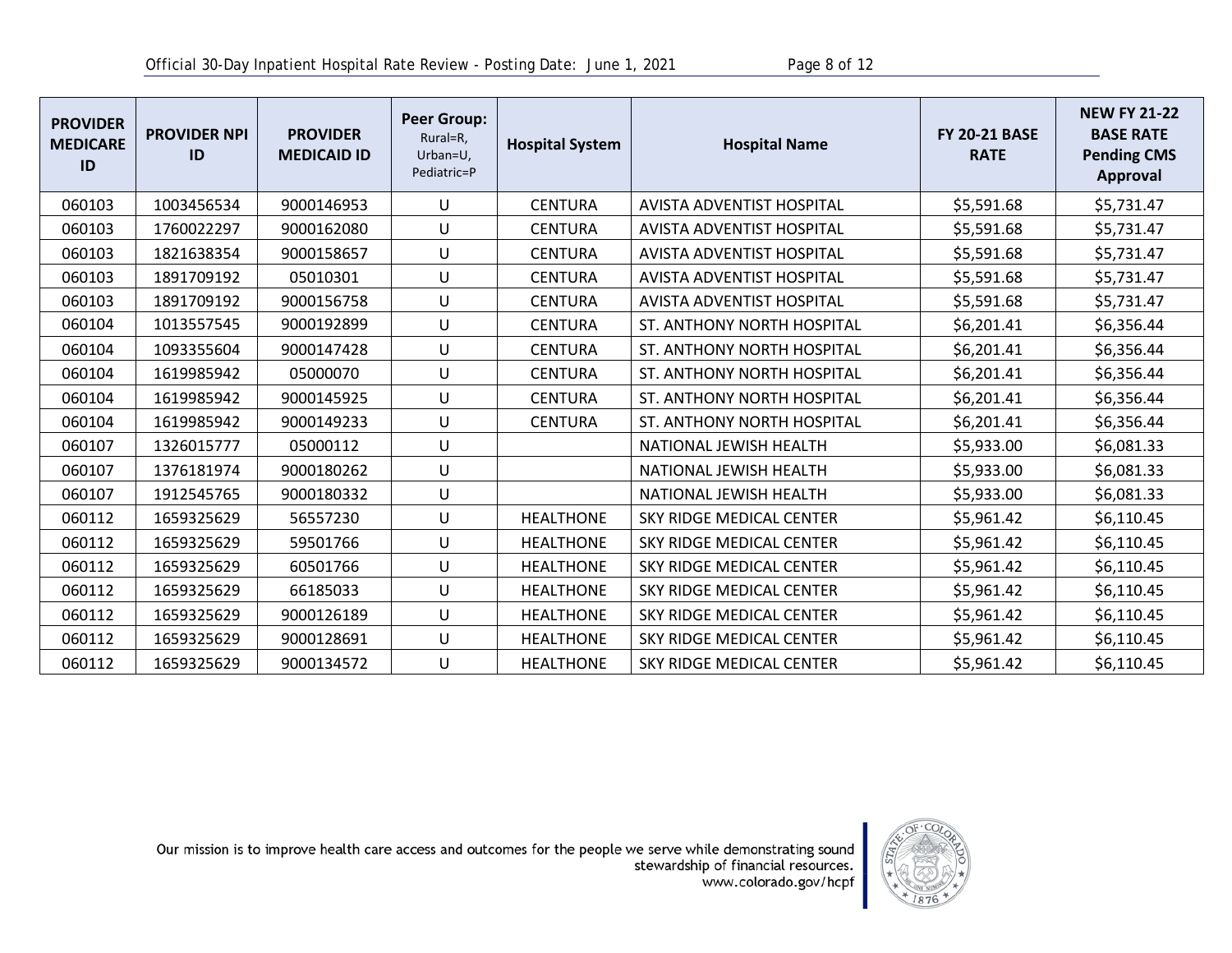| <b>PROVIDER</b><br><b>MEDICARE</b><br>ID | <b>PROVIDER NPI</b><br>ID | <b>PROVIDER</b><br><b>MEDICAID ID</b> | <b>Peer Group:</b><br>Rural=R,<br>Urban=U,<br>Pediatric=P | <b>Hospital System</b> | <b>Hospital Name</b>                 | <b>FY 20-21 BASE</b><br><b>RATE</b> | <b>NEW FY 21-22</b><br><b>BASE RATE</b><br><b>Pending CMS</b><br><b>Approval</b> |
|------------------------------------------|---------------------------|---------------------------------------|-----------------------------------------------------------|------------------------|--------------------------------------|-------------------------------------|----------------------------------------------------------------------------------|
| 060113                                   | 1689688988                | 31474381                              | U                                                         | <b>CENTURA</b>         | LITTLETON ADVENTIST HOSPITAL         | \$5,376.32                          | \$5,510.72                                                                       |
| 060113                                   | 1689688988                | 9000142655                            | U                                                         | <b>CENTURA</b>         | LITTLETON ADVENTIST HOSPITAL         | \$5,376.32                          | \$5,510.72                                                                       |
| 060113                                   | 1689688988                | 9000142657                            | U                                                         | <b>CENTURA</b>         | LITTLETON ADVENTIST HOSPITAL         | \$5,376.32                          | \$5,510.72                                                                       |
| 060113                                   | 1720628332                | 9000142654                            | U                                                         | <b>CENTURA</b>         | LITTLETON ADVENTIST HOSPITAL         | \$5,376.32                          | \$5,510.72                                                                       |
| 060114                                   | 1033759642                | 9000186708                            | U                                                         | <b>CENTURA</b>         | PARKER ADVENTIST HOSPITAL            | \$5,300.69                          | \$5,433.21                                                                       |
| 060114                                   | 1265072706                | 9000182478                            | U                                                         | <b>CENTURA</b>         | PARKER ADVENTIST HOSPITAL            | \$5,300.69                          | \$5,433.21                                                                       |
| 060114                                   | 1386651297                | 56572271                              | U                                                         | <b>CENTURA</b>         | PARKER ADVENTIST HOSPITAL            | \$5,300.69                          | \$5,433.21                                                                       |
| 060114                                   | 1386651297                | 9000143654                            | U                                                         | <b>CENTURA</b>         | PARKER ADVENTIST HOSPITAL            | \$5,300.69                          | \$5,433.21                                                                       |
| 060114                                   | 1386651297                | 9000146976                            | U                                                         | <b>CENTURA</b>         | PARKER ADVENTIST HOSPITAL            | \$5,300.69                          | \$5,433.21                                                                       |
| 060114                                   | 1386651297                | 9000147344                            | U                                                         | <b>CENTURA</b>         | PARKER ADVENTIST HOSPITAL            | \$5,300.69                          | \$5,433.21                                                                       |
| 060114                                   | 1528608056                | 9000182183                            | U                                                         | <b>CENTURA</b>         | PARKER ADVENTIST HOSPITAL            | \$5,300.69                          | \$5,433.21                                                                       |
| 060114                                   | 1740820356                | 9000148176                            | U                                                         | <b>CENTURA</b>         | PARKER ADVENTIST HOSPITAL            | \$5,300.69                          | \$5,433.21                                                                       |
| 060114                                   | 1922648534                | 9000185536                            | U                                                         | <b>CENTURA</b>         | PARKER ADVENTIST HOSPITAL            | \$5,300.69                          | \$5,433.21                                                                       |
| 060116                                   | 1407845035                | 06035728                              | U                                                         | <b>SCL HEALTH</b>      | <b>GOOD SAMARITAN MEDICAL CENTER</b> | \$5,364.66                          | \$5,498.78                                                                       |
| 060117                                   | 1508842964                | 34172271                              | R                                                         |                        | ANIMAS SURGICAL HOSPITAL, LLC        | \$5,264.29                          | \$5,395.90                                                                       |
| 060118                                   | 1295159028                | 49215507                              | $\mathsf R$                                               | <b>CENTURA</b>         | ST. ANTHONY SUMMIT MEDICAL CTR       | \$6,418.23                          | \$6,578.69                                                                       |
| 060118                                   | 1720096092                | 89080785                              | $\mathsf R$                                               | <b>CENTURA</b>         | ST. ANTHONY SUMMIT MEDICAL CTR       | \$6,418.23                          | \$6,578.69                                                                       |
| 060119                                   | 1013576370                | 76821820                              | $\mathsf R$                                               | <b>UC HEALTH</b>       | MEDICAL CENTER OF THE ROCKIES        | \$5,322.10                          | \$5,455.15                                                                       |
| 060119                                   | 1710546080                | 33835039                              | $\mathsf R$                                               | <b>UC HEALTH</b>       | MEDICAL CENTER OF THE ROCKIES        | \$5,322.10                          | \$5,455.15                                                                       |
| 060119                                   | 1750392304                | 9000129139                            | $\mathsf R$                                               | <b>UC HEALTH</b>       | MEDICAL CENTER OF THE ROCKIES        | \$5,322.10                          | \$5,455.15                                                                       |
| 060119                                   | 1750392304                | 9000152763                            | $\mathsf R$                                               | <b>UC HEALTH</b>       | MEDICAL CENTER OF THE ROCKIES        | \$5,322.10                          | \$5,455.15                                                                       |
| 060125                                   | 1912249590                | 00675776                              | U                                                         | <b>CENTURA</b>         | CASTLE ROCK ADVENTIST HOSPITAL       | \$5,418.77                          | \$5,554.24                                                                       |
| 060126                                   | 1659787554                | 27804275                              | U                                                         | <b>BANNER</b>          | BANNER HEALTH FORT COLLINS MED       | \$5,377.63                          | \$5,512.07                                                                       |

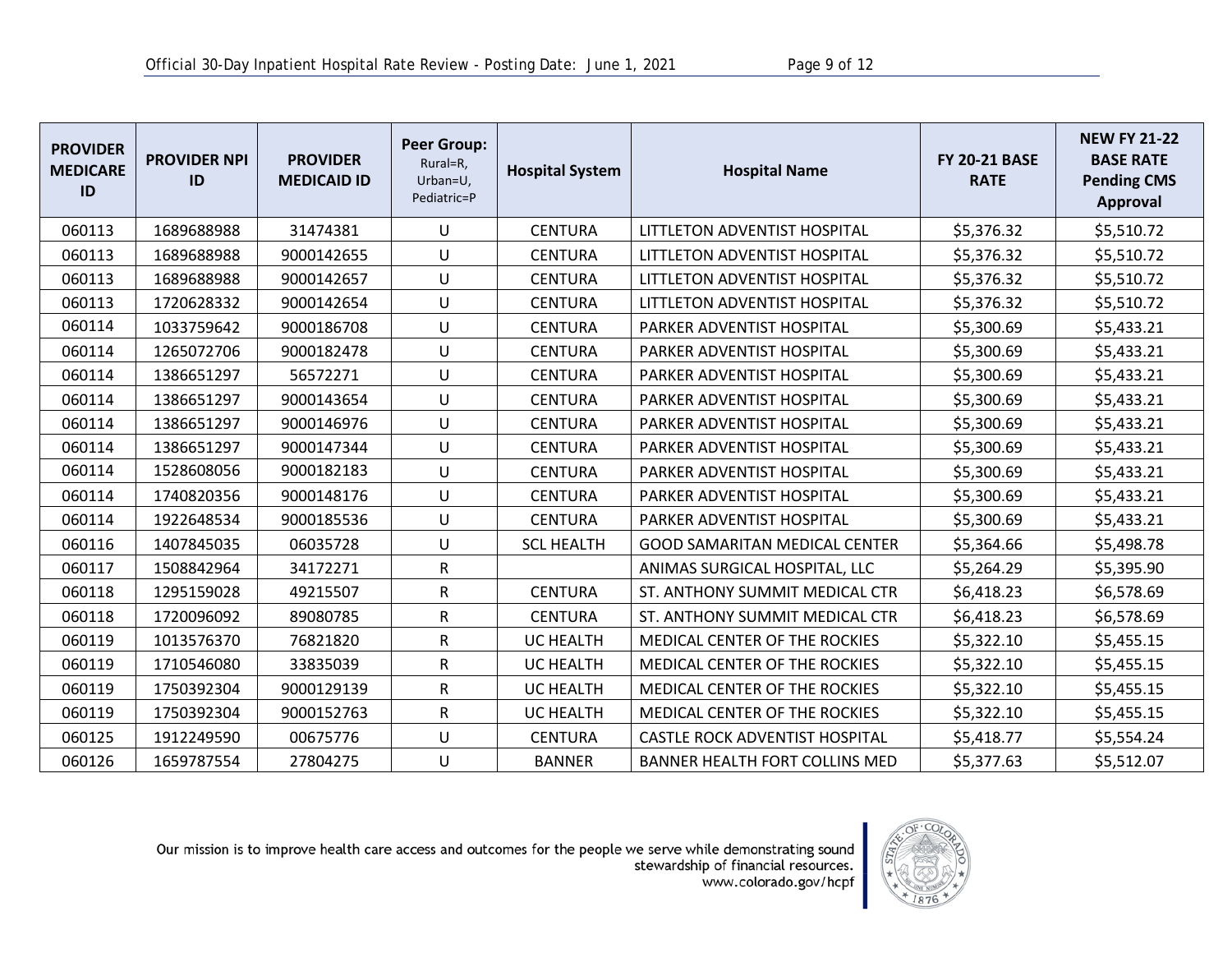| <b>PROVIDER</b><br><b>MEDICARE</b><br>ID | <b>PROVIDER NPI</b><br>ID | <b>PROVIDER</b><br><b>MEDICAID ID</b> | <b>Peer Group:</b><br>Rural=R,<br>Urban=U,<br>Pediatric=P | <b>Hospital System</b> | <b>Hospital Name</b>             | <b>FY 20-21 BASE</b><br><b>RATE</b> | <b>NEW FY 21-22</b><br><b>BASE RATE</b><br><b>Pending CMS</b><br><b>Approval</b> |
|------------------------------------------|---------------------------|---------------------------------------|-----------------------------------------------------------|------------------------|----------------------------------|-------------------------------------|----------------------------------------------------------------------------------|
| 060127                                   | 1407233778                | 9000157195                            | U                                                         | <b>SCL HEALTH</b>      | SCL HEALTH WESTMINSTER LLC       | \$5,480.61                          | \$5,617.62                                                                       |
| 060127                                   | 1720486038                | 9000156914                            | U                                                         | <b>SCL HEALTH</b>      | SCL HEALTH WESTMINSTER LLC       | \$5,480.61                          | \$5,617.62                                                                       |
| 060127                                   | 1790162055                | 9000156949                            | U                                                         | <b>SCL HEALTH</b>      | SCL HEALTH WESTMINSTER LLC       | \$5,480.61                          | \$5,617.62                                                                       |
| 060127                                   | 1972980449                | 9000153758                            | U                                                         | <b>SCL HEALTH</b>      | SCL HEALTH WESTMINSTER LLC       | \$5,480.61                          | \$5,617.62                                                                       |
| 060128                                   | 1154876985                | 9000158522                            | U                                                         | UC HEALTH              | <b>LONGS PEAK HOSPITAL</b>       | \$5,480.61                          | \$5,617.62                                                                       |
| 060129                                   | 1528442357                | 9000162098                            | U                                                         | UC HEALTH              | UCHEALTH BROOMFIELD              | \$5,245.65                          | \$5,376.79                                                                       |
| 060130                                   | 1619351160                | 9000162079                            | U                                                         | <b>UC HEALTH</b>       | UCHEALTH COLORADO SPRINGS        | \$5,264.29                          | \$5,395.90                                                                       |
| 060131                                   | 1780183145                | 9000176027                            | U                                                         | UC HEALTH              | <b>UCHEALTH GREELEY</b>          | \$5,480.61                          | \$5,617.62                                                                       |
| 060132                                   | 1891294518                | 9000176028                            | U                                                         | <b>UC HEALTH</b>       | UCHEALTH HIGHLANDS RANCH         | \$5,480.61                          | \$5,617.62                                                                       |
| 061300                                   | 1366452732                | 05047006                              | $\mathsf{R}$                                              |                        | WEISBROD MEMORIAL EXTENDED CAR   | \$6,736.64                          | \$6,905.06                                                                       |
| 061301                                   | 1396783981                | 05000203                              | R                                                         |                        | RIO GRANDE HOSPITAL              | \$6,736.64                          | \$6,905.06                                                                       |
| 061302                                   | 1861496697                | 05063003                              | U                                                         |                        | <b>COLORADO CANYONS HOSPITAL</b> | \$5,480.61                          | \$5,617.62                                                                       |
|                                          |                           |                                       |                                                           |                        | BANNER HEALTH EAST MORGAN        |                                     |                                                                                  |
| 061303                                   | 1699708743                | 05069000                              | R                                                         | <b>BANNER</b>          | <b>COUN</b>                      | \$6,864.16                          | \$7,035.77                                                                       |
| 061304                                   | 1336103811                | 05659868                              | R                                                         |                        | <b>HAXTUN HOSPITAL DISTRICT</b>  | \$6,736.64                          | \$6,905.06                                                                       |
| 061305                                   | 1891733879                | 05038005                              | $\mathsf R$                                               | <b>BANNER</b>          | <b>MELISSA MEMORIAL</b>          | \$6,736.64                          | \$6,905.06                                                                       |
| 061306                                   | 1720107519                | 9000129138                            | R                                                         |                        | LINCOLN COMMUNITY HOSPITAL       | \$6,736.64                          | \$6,905.06                                                                       |
| 061307                                   | 1063430346                | 05073002                              | ${\sf R}$                                                 |                        | RANGELY DISTRICT HOSPITAL        | \$6,736.64                          | \$6,905.06                                                                       |
| 061308                                   | 1194792762                | 42634377                              | R                                                         |                        | <b>CONEJOS COUNTY HOSPITAL</b>   | \$6,736.64                          | \$6,905.06                                                                       |
| 061309                                   | 1083640239                | 05053004                              | R                                                         |                        | WRAY COMMUNITY DISTRICT HOSPIT   | \$6,796.27                          | \$6,966.18                                                                       |
| 061310                                   | 1740295591                | 05052006                              | R                                                         |                        | SEDGWICK COUNTY MEMORIAL HOSPI   | \$6,797.09                          | \$6,967.02                                                                       |
| 061311                                   | 1285727297                | 05085006                              | $\mathsf R$                                               |                        | SOUTHEAST COLORADO HOSPITAL      | \$6,736.64                          | \$6,905.06                                                                       |
| 061312                                   | 1154312981                | 05088000                              | U                                                         |                        | <b>ESTES PARK MEDICAL CENTER</b> | \$5,490.44                          | \$5,627.70                                                                       |
| 061313                                   | 1184711475                | 78774080                              | R                                                         |                        | KIT CARSON COUNTY HEALTH SERVI   | \$6,782.35                          | \$6,951.91                                                                       |
| 061314                                   | 1063418424                | 05046008                              | R                                                         |                        | THE MEMORIAL HOSPITAL            | \$6,772.38                          | \$6,941.69                                                                       |
| 061315                                   | 1629074182                | 05056007                              | R                                                         |                        | YUMA DISTRICT HOSPITAL           | \$6,736.64                          | \$6,905.06                                                                       |
| 061316                                   | 1982612065                | 05066006                              | R                                                         |                        | SPANISH PEAKS REGIONAL HEALTH    | \$6,736.64                          | \$6,905.06                                                                       |

Our mission is to improve health care access and outcomes for the people we serve while demonstrating sound<br>stewardship of financial resources.<br>www.colorado.gov/hcpf

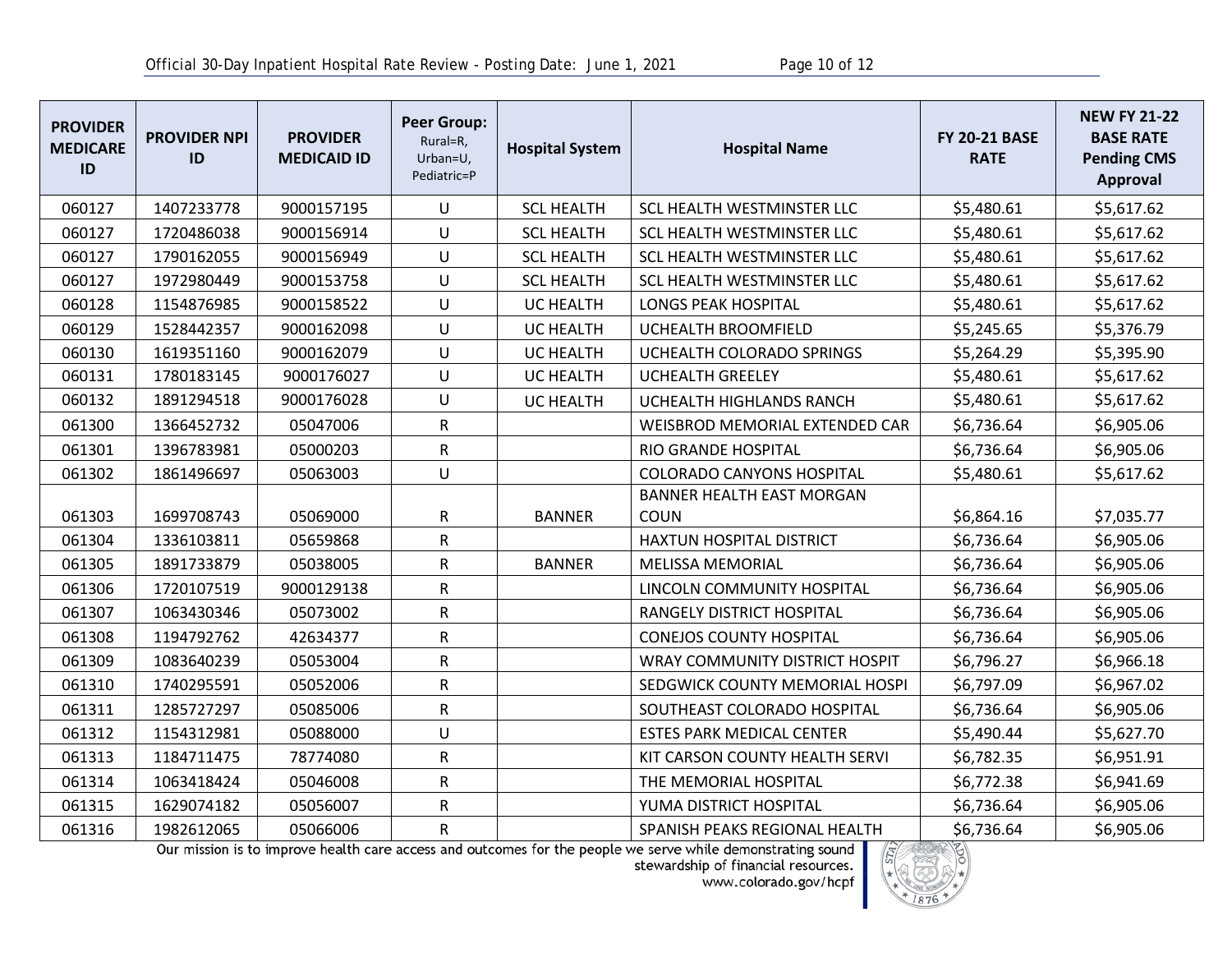| <b>PROVIDER</b><br><b>MEDICARE</b><br>ID | <b>PROVIDER NPI</b><br>ID | <b>PROVIDER</b><br><b>MEDICAID ID</b> | <b>Peer Group:</b><br>Rural=R,<br>Urban=U,<br>Pediatric=P | <b>Hospital System</b> | <b>Hospital Name</b>                 | <b>FY 20-21 BASE</b><br><b>RATE</b> | <b>NEW FY 21-22</b><br><b>BASE RATE</b><br><b>Pending CMS</b><br><b>Approval</b> |
|------------------------------------------|---------------------------|---------------------------------------|-----------------------------------------------------------|------------------------|--------------------------------------|-------------------------------------|----------------------------------------------------------------------------------|
| 061317                                   | 1649218991                | 05042007                              | R                                                         |                        | <b>GRAND RIVER HOSPITAL DISTRICT</b> | \$6,736.64                          | \$6,905.06                                                                       |
| 061318                                   | 1619962321                | 05090006                              | ${\sf R}$                                                 |                        | <b>KREMMLING MEMORIAL HOSP DIST</b>  | \$6,736.64                          | \$6,905.06                                                                       |
| 061318                                   | 1619962321                | 9000141155                            | ${\sf R}$                                                 |                        | <b>KREMMLING MEMORIAL HOSP DIST</b>  | \$6,736.64                          | \$6,905.06                                                                       |
| 061319                                   | 1457315152                | 05029004                              | ${\sf R}$                                                 |                        | ST VINCENT GENERAL HOSPITAL          | \$6,736.64                          | \$6,905.06                                                                       |
| 061320                                   | 1932109048                | 05070008                              | ${\sf R}$                                                 |                        | <b>GUNNISON VALLEY HOSPITAL</b>      | \$6,827.52                          | \$6,998.21                                                                       |
| 061321                                   | 1184616740                | 05033006                              | ${\sf R}$                                                 |                        | MT. SAN RAFAEL HOSPITAL              | \$6,736.64                          | \$6,905.06                                                                       |
| 061322                                   | 1730258971                | 05050000                              | ${\sf R}$                                                 |                        | SALIDA HOSPITAL DISTRICT             | \$6,870.15                          | \$7,041.90                                                                       |
| 061322                                   | 1972778272                | 9000143750                            | ${\sf R}$                                                 |                        | SALIDA HOSPITAL DISTRICT             | \$6,870.15                          | \$7,041.90                                                                       |
| 061323                                   | 1821052929                | 05007000                              | ${\sf R}$                                                 |                        | PROWERS MEDICAL CENTER               | \$6,778.37                          | \$6,947.83                                                                       |
| 061324                                   | 1518960814                | 05057005                              | ${\sf R}$                                                 |                        | <b>ASPEN VALLEY HOSPITAL</b>         | \$6,807.19                          | \$6,977.37                                                                       |
| 061325                                   | 1801874771                | 50972260                              | ${\sf R}$                                                 |                        | PIONEERS MEDICAL CENTER              | \$6,736.64                          | \$6,905.06                                                                       |
| 061326                                   | 1275703910                | 22981551                              | U                                                         | <b>UC HEALTH</b>       | UCHEALTH PIKES PEAK REGIONAL H       | \$5,480.61                          | \$5,617.62                                                                       |
| 061326                                   | 1275703910                | 9000169327                            | $\cup$                                                    | <b>UC HEALTH</b>       | UCHEALTH PIKES PEAK REGIONAL H       | \$5,480.61                          | \$5,617.62                                                                       |
| 061327                                   | 1649241571                | 05002050                              | $\mathsf R$                                               |                        | SOUTHWEST HEALTH SYSTEM, INC.        | \$6,875.15                          | \$7,047.02                                                                       |
| 061328                                   | 1245401561                | 16455576                              | $\mathsf R$                                               |                        | UPPER SAN JUAN HLTH SVC DIST         | \$6,736.64                          | \$6,905.06                                                                       |
|                                          |                           |                                       |                                                           |                        | ARKANSAS VALLEY REGIONAL MEDICAL     |                                     |                                                                                  |
| 061336                                   | 1760489470                | 05021001                              | $\mathsf R$                                               |                        | <b>CTR</b>                           | \$6,775.01                          | \$6,944.38                                                                       |
| 061343                                   | 1366840688                | 33700052                              | $\mathsf{R}$                                              |                        | <b>KEEFE MEMORIAL HOSPITAL</b>       | \$6,736.64                          | \$6,905.06                                                                       |
| 061343                                   | 1912904814                | 05043005                              | ${\sf R}$                                                 |                        | <b>KEEFE MEMORIAL HOSPITAL</b>       | \$6,736.64                          | \$6,905.06                                                                       |
| 061344                                   | 1710052501                | 9000142664                            | ${\sf R}$                                                 | <b>CENTURA</b>         | <b>ST. THOMAS MORE HOSPITAL</b>      | \$6,736.64                          | \$6,905.06                                                                       |
| 061344                                   | 1922012350                | 28183266                              | ${\sf R}$                                                 | <b>CENTURA</b>         | ST. THOMAS MORE HOSPITAL             | \$6,736.64                          | \$6,905.06                                                                       |